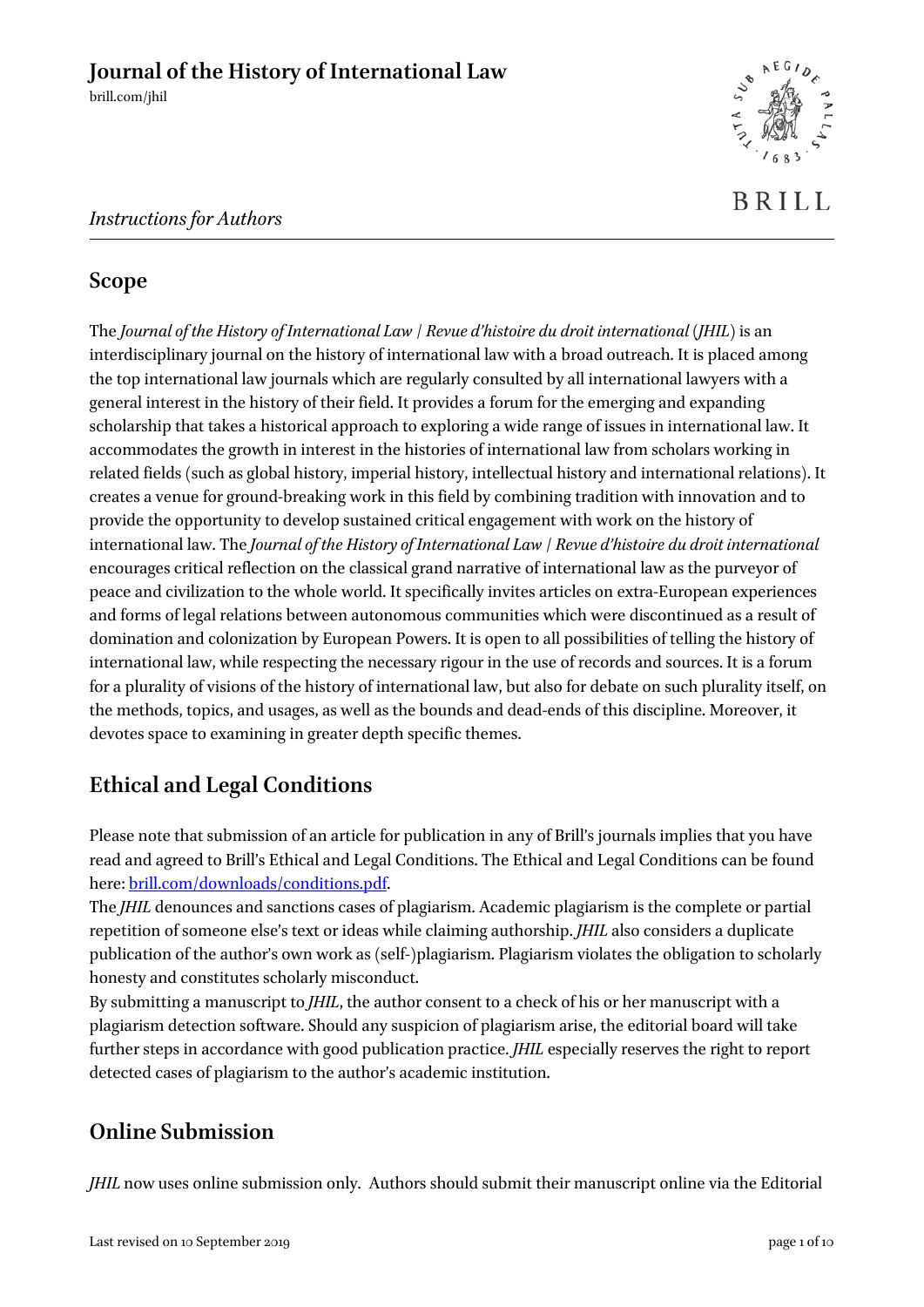

**BRILL** 

## *Instructions for Authors*

Manager (EM) online submission system at: [editorialmanager.com/jhil.](http://www.editorialmanager.com/jhil) First-time users of EM need to register first. Go to the website and click on the "Register Now" link in the login menu. Enter the information requested. When you register, select e-mail as your preferred method of contact. Upon successful registration, you will receive an e-mail message containing your Username and Password. If you should forget your Username and Password, click on the "Send Username/Password" link in the login section, and enter your first name, last name and email address exactly as you had entered it when you registered. Your access codes will then be e-mailed to you. Prior to submission, authors are encouraged to read the 'Instructions for Authors'. When submitting via the website, you will be guided stepwise through the creation and uploading of the various files. A revised document is uploaded the same way as the initial submission. The system automatically generates an electronic (PDF) proof, which is then used for reviewing purposes. All correspondence, including the editor's request for revision and final decision, is sent by e-mail.

#### *Double-blind Peer Review*

*JHIL* uses a double-blind peer review system, which means that manuscript author(s) do not know who the reviewers are, and that reviewers do not know the names of the author(s). All manuscripts received are evaluated by the editors and after pre-screening, submitted to two anonymous external referees. In a separate title page file, authors must provide:

- the complete title of the manuscript;
- the names and full (professional) affiliation of all author(s), with e-mail address(es), weblink to their institution, full postal address, and telephone number where they can be reached;
- the abstract and keyword texts
- a short CV of 300 words maximum;
- a list of one to three own prior academic publications, or state that the author has not published academically before;
- a statement that the manuscript submitted is an unpublished original manuscript by the author him-/herself, that the manuscript does not infringe upon any copyright, and that every use of someone else's text(s) or idea(s ) has been properly referenced.

This page will not be accessible to the referees.

All other files (manuscript, figures, tables, etc.) should not contain any information concerning author names, institutions, etc. The names of these files and the document proper-ties should also be anonymised.

#### *Review Process*

The Managing Editor pre-screens all manuscripts, and then suggests that they either be rejected or sent out for review. S/he then sends the manuscript to all editors and – if s/he proposes peer review – also suggests reviewer names.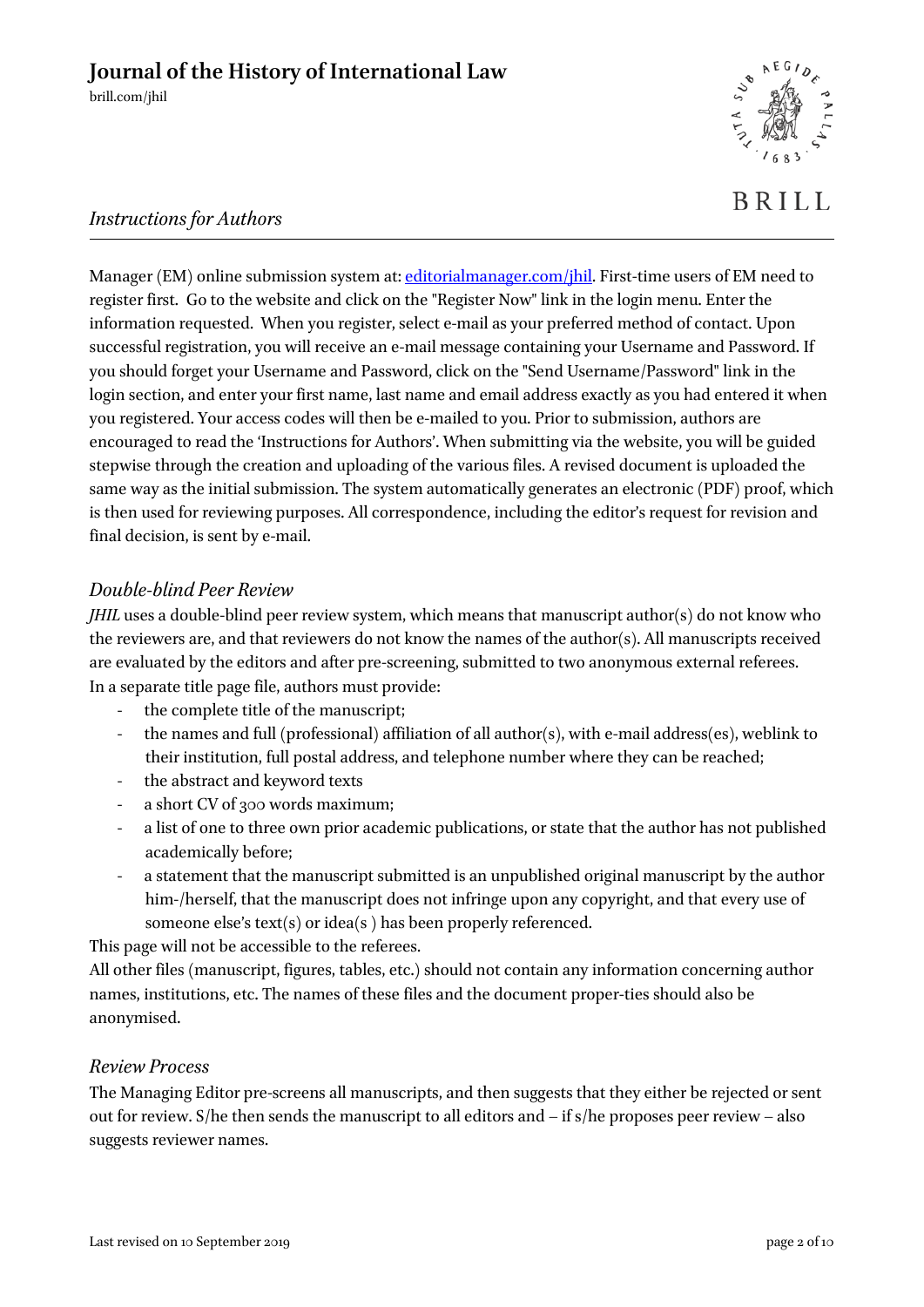

# **BRILL**

## *Instructions for Authors*

The Editors take the decision to either send the paper out for peer review or to reject it. Papers which do not fall within the scope of *the JHIL* or are manifestly substandard are not sent out for peer review. As a rule, two reviewers will review a manuscript independently of each other. Members of the advisory board will be regularly asked to review manuscripts.

Reviewers make use of a detailed review-form.

In case of two positive reviews and possibly after revisions, one editor is assigned to reread the manuscript and give his/her advice, before the board's decision is made on the basis of the peer reviews and his/her reading. The Editors, however, are not bound by the reviewers' recommendation. The decision to publish is taken by consensus. If no consensus emerges, the Editor-in-Chief has the final say. Notification of acceptance, rejection or need for revision will be given by e-mail. Please note that a rejection of a manuscript does not necessarily reflect upon the quality of the paper. The Journal receives far more submissions than it can publish, and hence many factors go into the selection process. Among these are the desire to ensure a broad range of topics, to feature diverse voices and methodological approaches, and sometimes, conversely, to shine a spotlight on a particular strand of international legal history via the publication of a focus section.

#### *File Format*

Please upload source files such as .doc, and not .pdf files.

#### *Contact Address*

For any questions or problems relating to your manuscript please contact[: submissions.jhil@mpil.de.](mailto:submissions.jhil@mpil.de) For eventual questions about Editorial Manager, authors can also contact EM Support at **EM**@brill.com.

## **Submission Requirements**

#### *General*

Authors are requested to consult and follow these instructions for authors. Each manuscript should be submitted double-spaced with ample margins. All pages should be numbered consecutively. All notes and references must be incorporated into footnotes. Please avoid advanced programme features such as automatic table of contents or auto-text.

## *Types of Contributions*

The editors of the *JHIL* invite submissions of manuscripts on the history of international law. They welcome contributions to doctrinal history (history of concepts and teachings), diplomatic history, and biographical work on scholars, statesmen, or diplomats. They also invite new approaches such as global history and history from below, and submissions from all disciplines (history, philosophy, international relations, geography, sociology, economics, and others).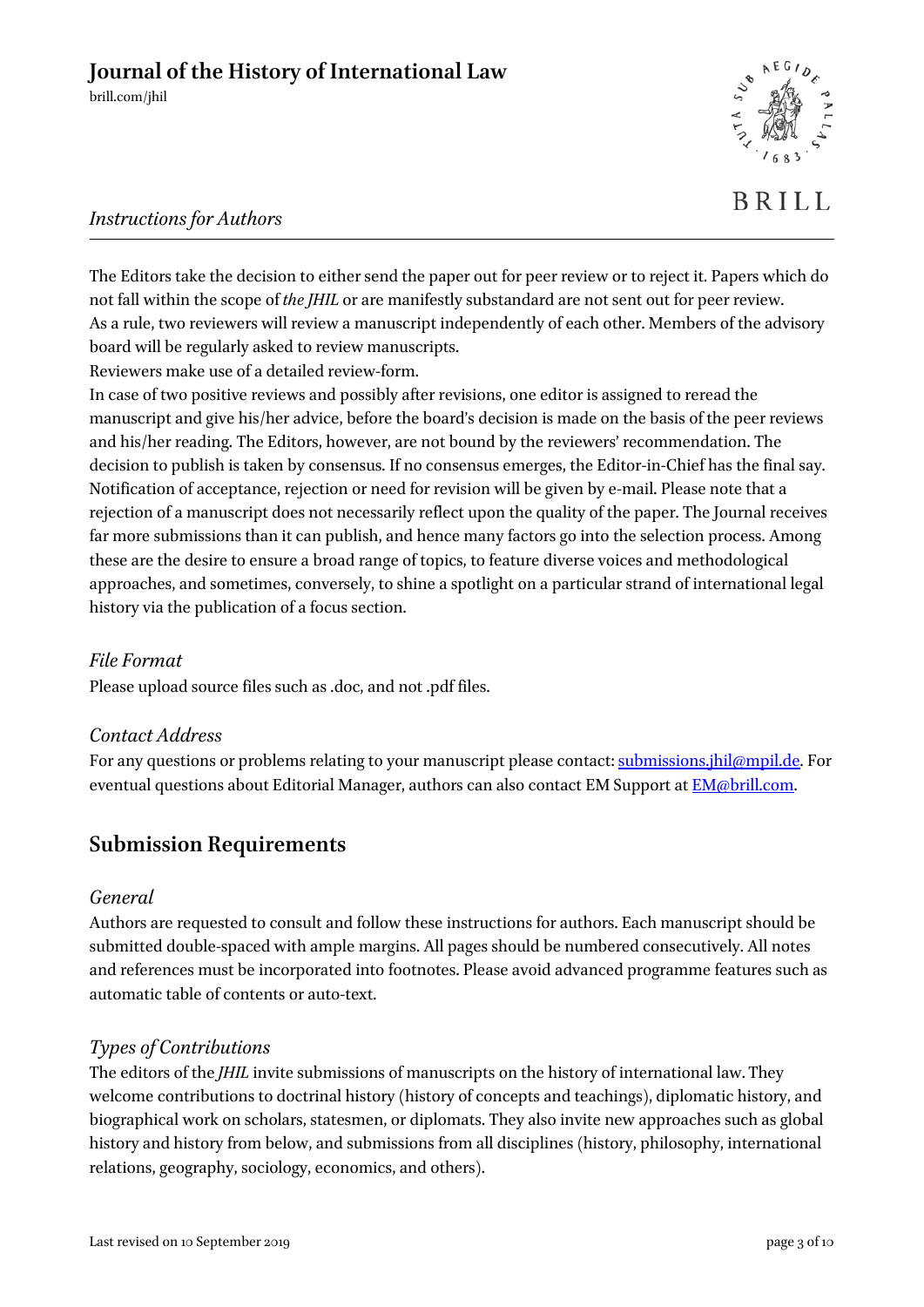

# **BRILL**

## *Instructions for Authors*

If an author wishes to have an essay previously published in a foreign language considered by the Journal for first publication in English or French translation, he or she should so state at the time of submission and provide relevant copyright approval by the first publication to the Journal.

## *Language*

Manuscripts may be written in British English or French.

#### *Spelling*

Spelling must follow the language used, except in quotations from other sources, where the spelling conventions of the original should be retained.

Authors whose first language is not English should ensure that a draft of their article has been read and corrected by a native English speaker.

#### *Capitalisation*

The use of capitals should be kept to a sensible minimum. We prefer 'mediaeval' and 'western Europe'. The word 'Act' should always be capitalised, even in non-specific references, to avoid ambiguity, but 'bill' can be lower case. Unless a specific court is referred to by name, 'court' is normally written in lower case; the same applies to 'judge' and other generic terms. Titles of statutes always have the first and chief words capitalised (e.g., 'the Representation of the People Act 1911').

In general, please try to avoid capitalization, except for proper nouns: e.g., World War I/II. The general rule should be: lower case (examples: para., paras., ch. (chapter), figure, part, art., arts. (article/s)). Please do not capitalize 'state'.

#### *Abbreviations*

Please note that British style contractions are written as: Mr, St, edn, without a full stop. Abbreviated words that do not end with their final letter, and their plural forms do have a full stop: vol., vols., ed., eds.).

#### *Italics*

Please keep italics to a sensible minimum. We prefer not to italicise the following: bona fide, caveat, de facto, de iure, dicta, dictum, gratis, habeas corpus, intra vires, mala fides, mandamus, prima facie and ultra vires.

#### *Length*

For a scholarly research manuscript, the length should be 13000 words or less, including footnotes and bibliography. This is not a firm cap, but it is a strong preference.

The length of a book review should not be more than 2000 words.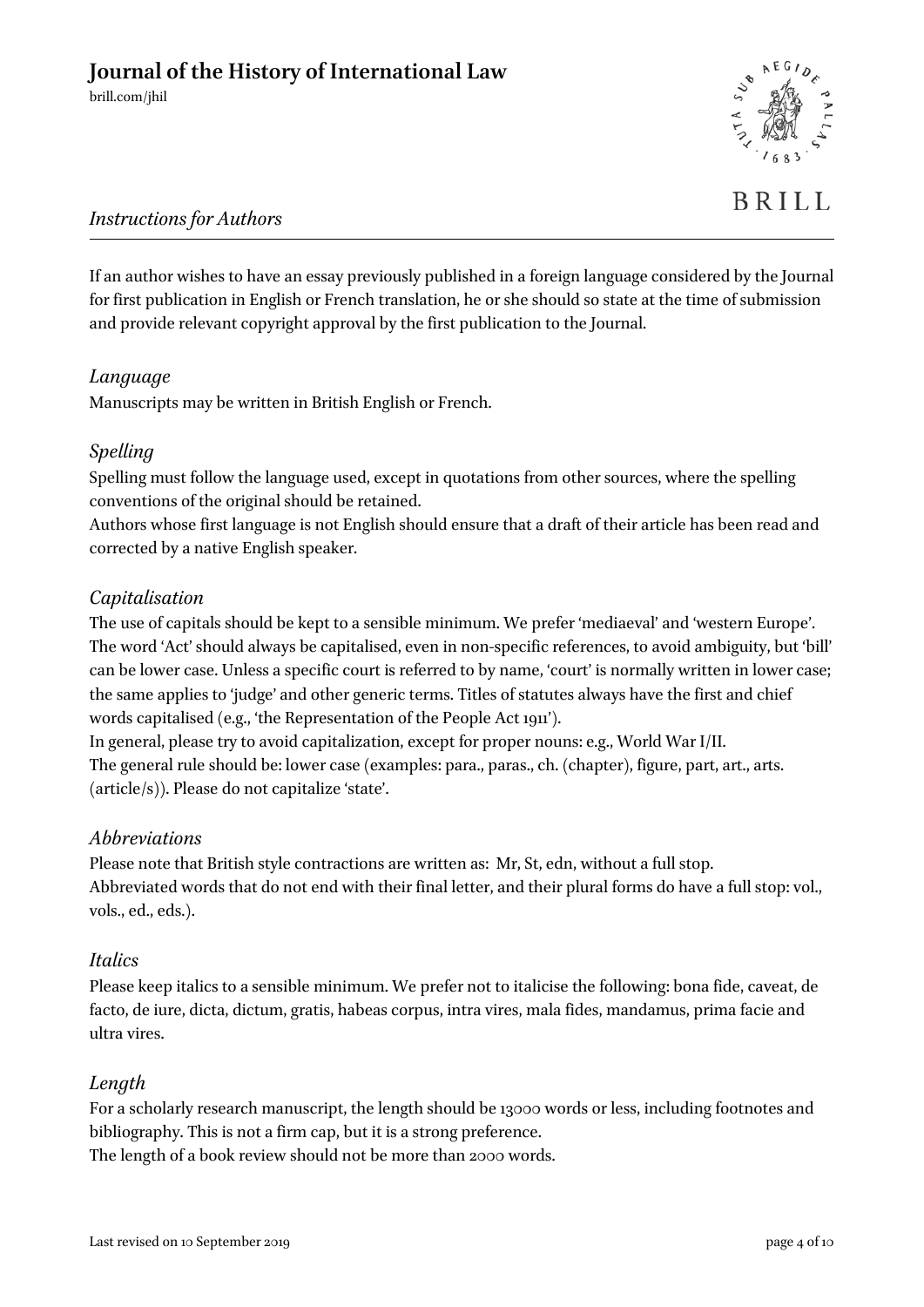

# BRILL

## *Instructions for Authors*

## **Manuscript Structure**

#### *General*

Only finalized and carefully proof-read work will be considered for publication. Each manuscript should be submitted double-spaced with ample margins. All pages should be numbered consecutively. All notes and references must be incorporated into footnotes. Please avoid advanced programme features such as automatic table of contents or auto-text.

#### *Abstract & Keywords*

The paper should begin with a short abstract of 150 words or less, and 3-8 keywords.

*Headings*

**1 First Level Heading** The text*.*

**1.1** *Second Level Heading* The text.

## *Bibliography*

References should be given both in the footnotes, and in a bibliography at the end of the article.

#### *Footnotes*

Footnotes should be numbered consecutively through the text of an article with a superscript numeral. The first time, references should be given as completely as possible. The same style should be used for both the footnotes as the Bibliography.

Thereafter a short form should be used. Please use Ibid. instead of id. Please avoid using f. or ff. and refer to the exact pagination, 4-12. Write out the page numbers in full: 41-43, but not 41-3. Use "et seq." instead of "f./ff."

*Short Forms for Footnotes, Repeated References Books* Surname, *Short Title* 2017 (n x), 1-12. Anghie, *Imperialism* 2005 (n. x), 67. Benton/Ross, *Legal Pluralism* 2013 (n. x), 96-98.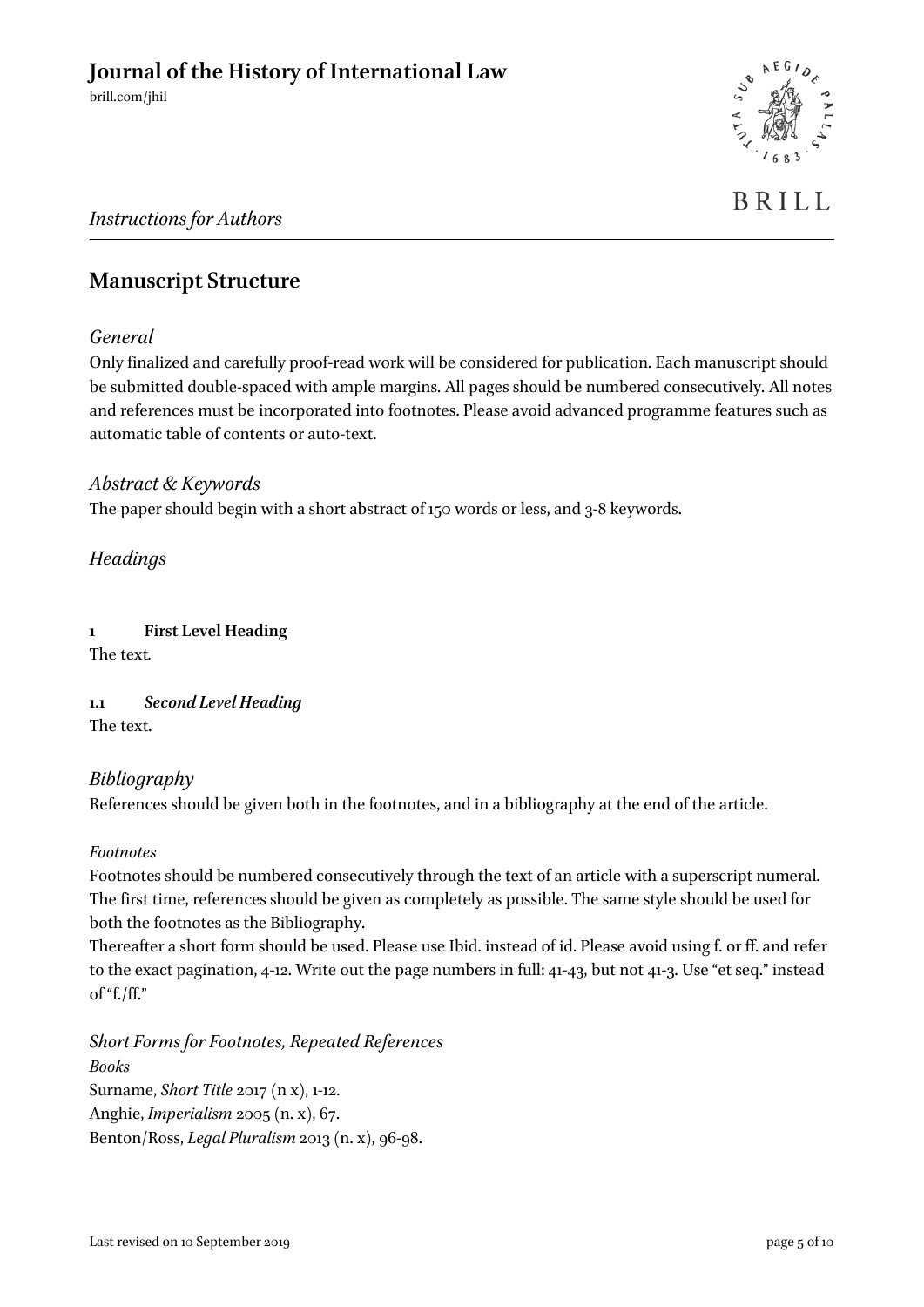

# **BRILL**

## *Instructions for Authors*

*Book Chapters* Surname, 'Short Title' 2017 (n. x). Hood, 'Transparency in Historical Perspective' 2006 (n. x), 20. Roberts/Mann, 'Law in Colonial Africa' 1991 (n. x), 3-58.

*Journal Articles* Surname, *Short Title* 2017 (n x), 1-12. Lesaffer, 'The Grotian Tradition Revisited' 2002 (n. x), 103–139, 110-112. Macalister-Smith/Schwietzke, 'Bibliography' 2001 (n. x), 89-96.

*Newspaper Articles* Surname, 'Short Title' 2017 (n. x). McNeil Jr., 'Response of WHO' 2011 (n. x). Spillius, 'Barack Obama' 2009 (n. x).

*Cases* Court or institution, *Short name* (n. x). ICJ, *Corfu Channel* case (n. x), para. 10. ECHR, *Stoll v. Switzerland* (n. x), paras 51-53.

*Treaties* Treaty (short title), 1984 (year of signature) (n. x). Convention against Torture, 1984 (n. x), art. 5.

*National Laws* Treaty (short title), Date (year of signature) (n. x). Alien Tort Statute, 1789 (n. x), para. 1.

*Internet Publication* Surname(s)(or Organisation), 'Short Title' 2017(n. x). International Commission of Jurists, 'Access to Justice' 2010 (n. x), 10.

*Reference Style for 1st Mention in Footnotes and Bibliography*

*Books* Author, Arthur A. and Ben Author. *The Title of the Book* (Location: Publisher, 2017). Anghie, Anthony. *Imperialism, Sovereignty and the Making of International Law* (Cambridge: Cambridge University Press, 2005). Benton, Lauren and Richard Ross, eds. *Legal Pluralism and Empires, 1500-1850* (New York: New York University Press, 2013), 96-98.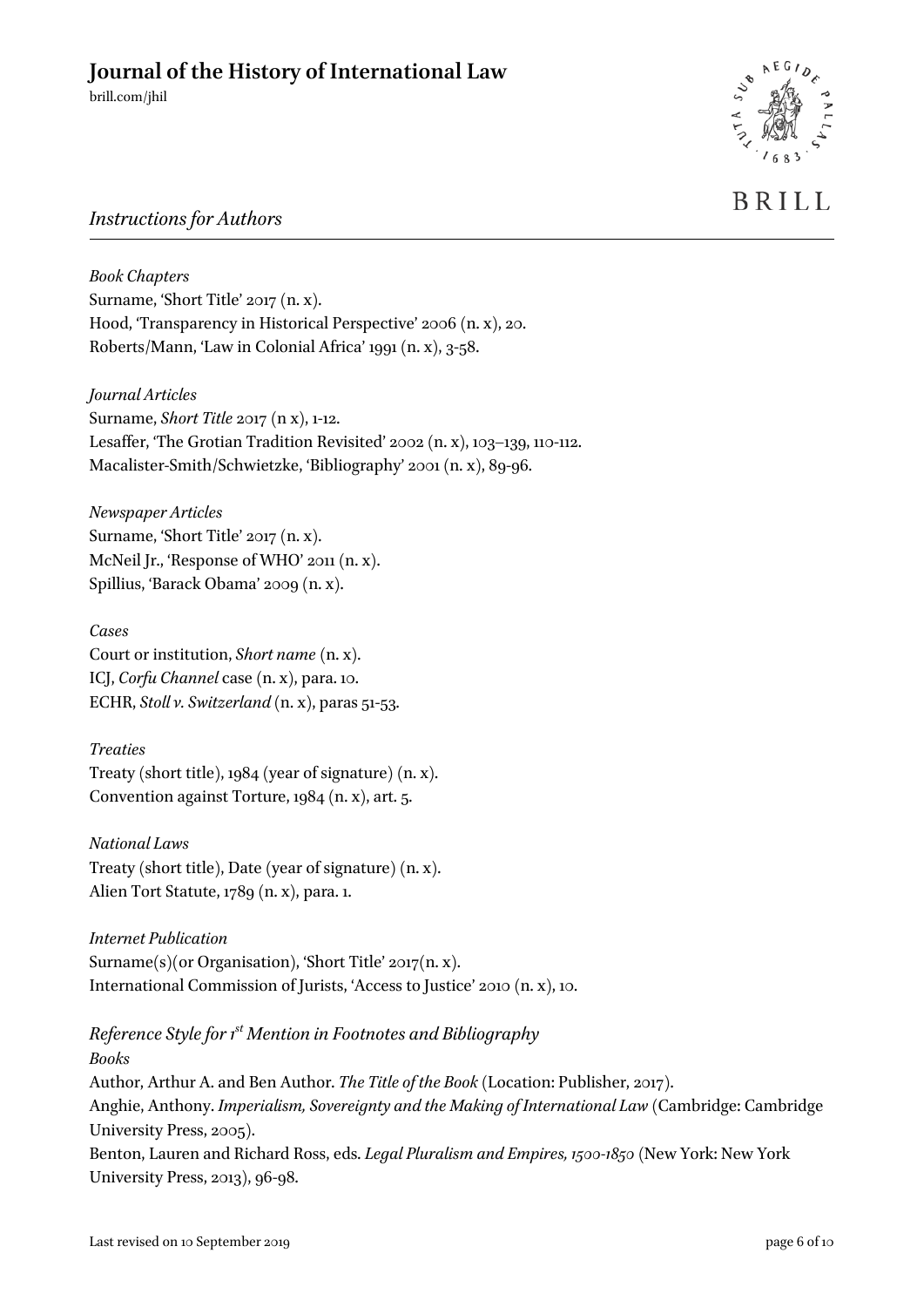

# **BRILL**

## *Instructions for Authors*

#### *Book Chapters*

Author, Arthur, and Brenda Author. 'The Title of the Article'. In *The Title of the Book,* eds. Arthur Editor, Ben Editor and Chris Editor (Location: Publisher, Edition (if applicable), 2017), 1–10 Jouannet, Emmanuelle. 'Des origines coloniales du droit international: A propos du droit des gens moderne au XVIIème siècle', in *Les fondements du droit international*. *Liber Amicorum Peter Haggenmacher*, eds. Vincent Chetail and Pierre-Marie Dupuy (Leiden: Brill, 2012), 649-651, 660-663. Mommsen, Wolfgang. 'Bismarck, the Concert of Europe, and the Future of West Africa, 1883-1885', in *Bismarck, Europe and Africa*, eds. Stig Förster, Wolfgang Mommsen and Ronald Robinson (Oxford: Oxford University Press, 1988), 151-170.

#### *Journal Articles*

If a doi number is available, please insert it.

Author, Arthur and Ben Author. 'The Title of the Journal article'. *Journal Title* 70(1) (2017), 1–10, doi xxx. Lesaffer, Randall. 'The Grotian Tradition Revisited: Change and Continuity in the History of International Law'. *British Yearbook of International Law* 73 (2002), 103–139, 110-112. Cassese, Antonio. 'L'immunité de juridiction civile des organisations internationales dans la jurisprudence italienne'. *Annuaire français de droit international* 30 (1984), 556-566, 566.

#### *Newspaper Articles*

Author(s), Arthur. 'Paper Title: Subtitle'. *Title of Newspaper* (Full Date), page number(s). McNeil Jr., Donald G. 'Response of WHO to Swine Flu is Criticized'. *The New York Times* (10 March 2011).

#### *Law Cases*

Court or Institution, *Case Name*, Document Type including Date, Source. ICJ, *Corfu Channel* case *(United Kingdom v. Albania)*, Judgment of 9 April 1949, ICJ Reports 1949, 4. ECtHR, *Stoll v. Switzerland*, Grand Chamber Judgment of 10 December 2007, Application No. 69698/01, para. 5. WTO, *United States — Anti-Dumping and Countervailing Measures on Steel Plate from India*, Report of the Panel of 28 June 2002, WT/DS206/R.

ICSID, *Biwater Gauff (Tanzania) Limited v. United Republic of Tanzania*, ICSID Case No. ARB/05/22, Award of 24 July 2008.

#### *Treaties*

Full Title, Date of Signature, Source (e.g., UNTS, ILM).

Vienna Convention on the Law of Treaties, 23 May 1969, 1155 UNTS 331.

UN Treaty Series reference: You can find these references (volume and page number) on the following website: http://treaties.un.org/pages/ParticipationStatus.aspx

Use the full word 'article' in the text but abbreviate it to 'Art.' (plural 'Arts.') in the footnotes.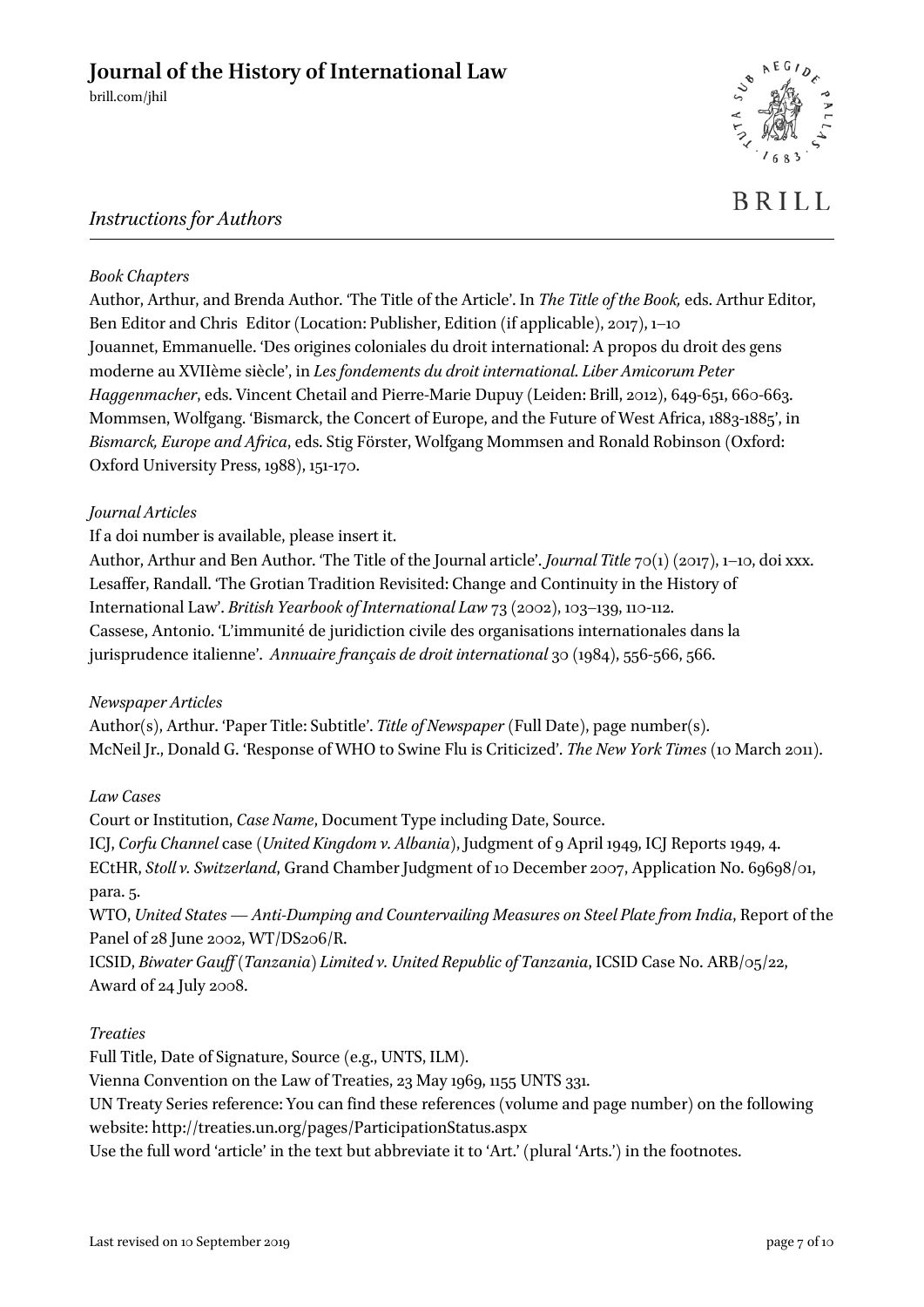

# **BRILL**

## *Instructions for Authors*

Where articles are divided into *numbered* paragraphs, we prefer to cite these as, e.g.: Article 19(3), Article  $IV(6)$ .

Where articles are divided into *unnumbered* paragraphs, these will need to be cited as: Article 19, second paragraph. Note that it is 'second paragraph' rather than 'paragraph 2'.

#### *National Laws*

According to national references:

Country, Name of the law, Date, national code of laws, number/paragraph/page (depending on how it is usually referred to).

US, Alien Tort Statute, 27 August 1789, 28 U.S.C. § 1350.

#### *Online Publications*

This includes reports of IOs, NGOs, etc. It is the author's responsibility to ensure that any external websites mentioned in the book are correct and active. Websites should be cited in roman without angle brackets: http://www.brill.com.

Author, Arthur. 'Title'. Date, available at: http://www.xxxxxxxx.pdf, 12

International Commission of Jurists. 'Access to Justice: Human Rights Abuses Involving Corporations – South Africa'. 2010, available at: http://www.icj.org/dwn/database/SouthAfrica-ElecDist.pdf, 10.

#### *UN Documents*

United Nations, Organ, Title, UN Doc Reference, Full Date.

United Nations, Committee on Economic, Social and Cultural Rights, General Comment No. 15 on the Right to Water, E/C.12/2002/11, 20 January 2003, para. 8.

United Nations, Human Rights Council, Report of the Special Representative of the Secretary-General on the Issue of Human Rights and Transnational Corporations and Other Business Enterprises, John Ruggie: Guiding Principles on Business and Human Rights: Implementing the United Nations 'Protect, Respect and Remedy' Framework, A/HRC/17/31, 21 March 2011.

#### *Numbers and Dates*

Numbers should be written out up to 100, except in a discussion that includes a mixture of numbers above and below this, in which case all of them should be in figures (e.g., 356 walkers overtook 72 others, as 6 fell back, exhausted). A sentence should never begin with a figure.

Numbers with units should always be given in figures, with a space between the number and the unit  $(e.g., 4 cm).$ 

Dates should be written in the form: 20 December 1148; 20 December; AD 245-50.

Centuries should be written out (twenty-first century) and 1920s, etc. should be written without an apostrophe.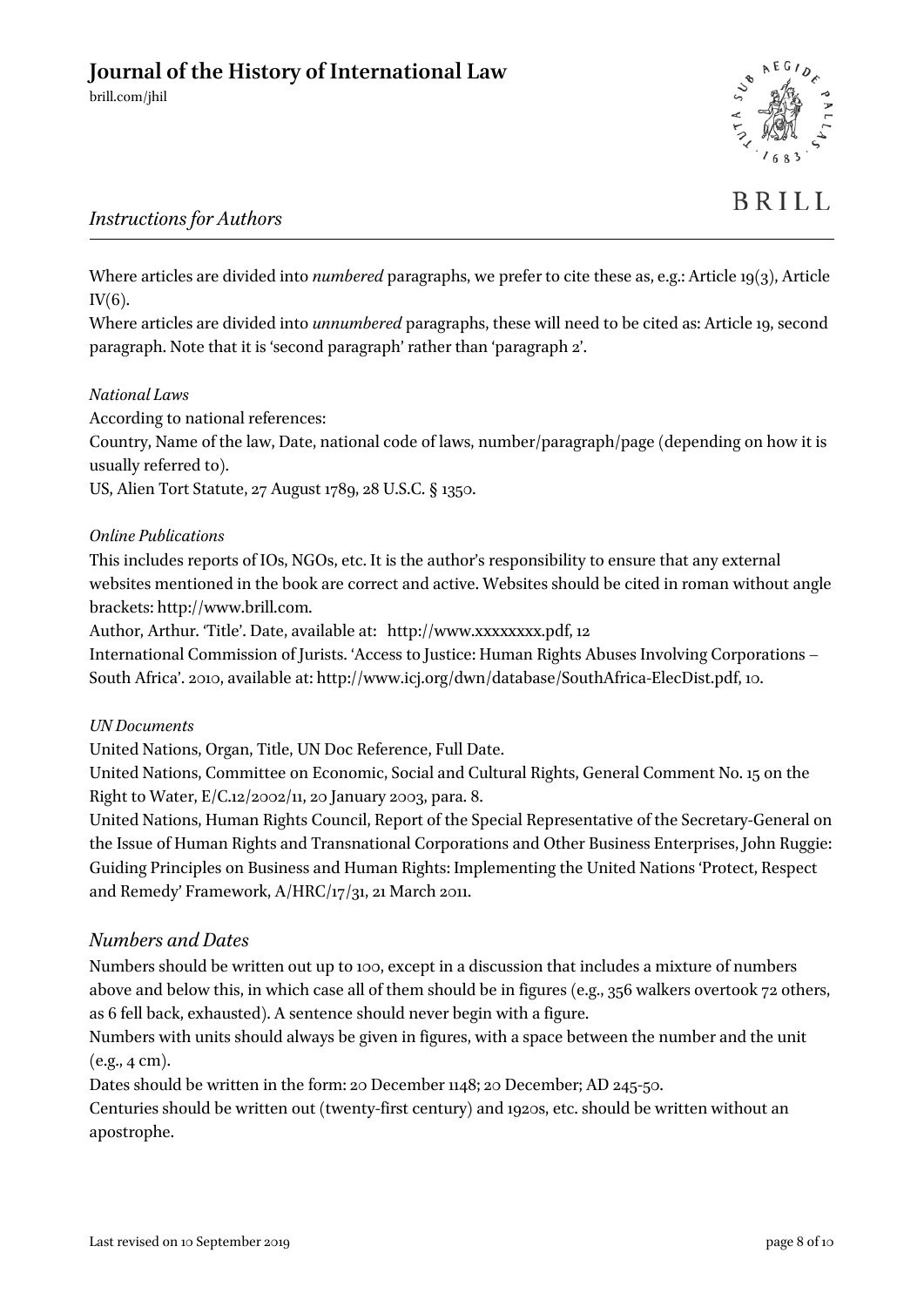

## *Instructions for Authors*

## *Quotations*

Use single quotation marks ('), except for quotations within quotations, where you then use double quotation marks ("). Full stops, commas, etc. come *after* the quotation mark, and not before it: 'They said that'. Quotations longer than 3 lines long should be given as block quotes, set off from the regular text with one white line of space above and below, and indented. This block quote takes no quotation marks.

## **Letters to Editors**

The editors welcome correspondence on content published in the *JHIL*. Letters to the editors for publication are subject to the following guidelines:

- They must reach the editors within one month of publication of the original item online (pre-issue publication or in the issue) in *JHIL* and should be no longer than 400 words (including footnotes).
- The letters are usually not peer reviewed, but the journal might invite replies from the authors of the original publication, or pass on letters to these authors. All accepted letters are edited, and proofs will be sent out to authors before publication.
- Letters to the editors are considered for publication (subject to editing and abridgment) provided they do not contain material that has been submitted or published elsewhere.
- Letters accepted for publication will appear in the print issue of *JHIL,* in the online issue of *JHIL*, or in both.
- A letter can be signed by no more than five authors.
- You will be asked to include your full address, telephone number, and e-mail address. Possible conflicts of interest must be disclosed.
- You will receive an e-mailed acknowledgment of your submission.

## **Books for Review**

Book reviews and suggestions of newly published books for consideration for review in the Journal should be sent to the Journal's book review editor, Dr Inge Van Hulle, e-mail: [I.VanHulle@uvt.nl.](mailto:I.VanHulle@uvt.nl) Newly published books may be sent to the editorial address for consideration for review in the Journal:

*Journal of the History of International Law* Max-Planck-Institut für ausländisches öffentliches Recht und Völkerrecht / Max Planck Institute for Comparative Public Law and International Law

Im Neuenheimer Feld 535, D - 69120 Heidelberg, Germany

E-mail: [submissions.jhil@mpil.de;](mailto:submissions.jhil@mpil.de)

website: [mpil.de/en/pub/publications/periodic-publications/jhil.cfm.](http://www.mpil.de/en/pub/publications/periodic-publications/jhil.cfm)